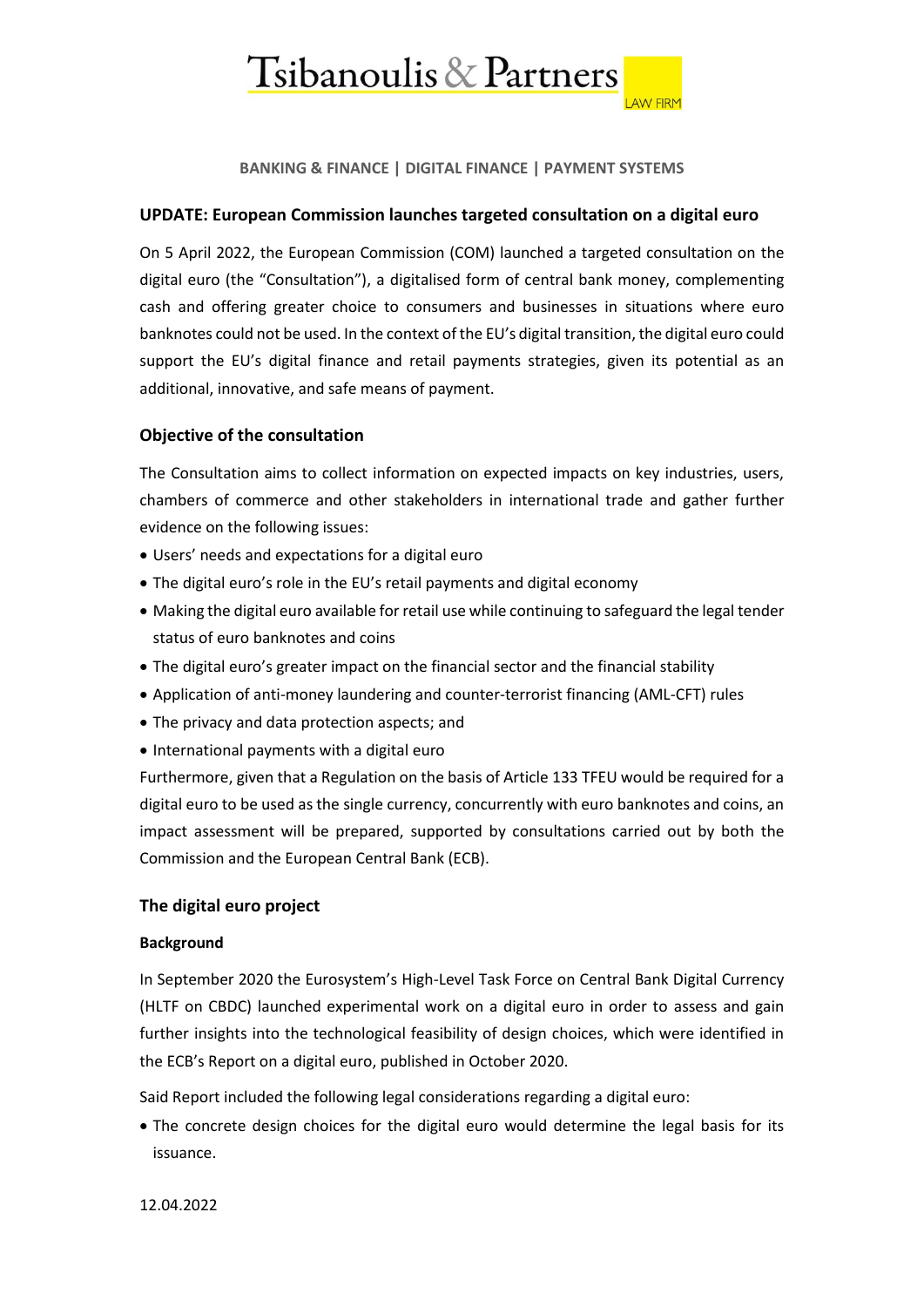# Tsibanoulis & Partners

#### **LAW FIRM**

- EU primary law does not exclude the possibility of issuing digital euro as legal tender, which would consequently require payees to accept it for payments.
- Certain practical arrangements regarding the distribution of and access to a digital euro could in principle be outsourced but would need to be subject to strict Eurosystem supervision.

From October 2020 until January 2021, the ECB ran a public consultation to gather views on the benefits and challenges of issuing a digital euro, as well as on its possible design. The ECB also conducted focus groups in all euro area countries to collect views on the payment habits of different target audiences. In April 2021, the ECB published the Eurosystem report on the public consultation on a digital euro. In January 2021, COM and the ECB agreed to work together and analyse various design options and the related regulatory implications of the digital euro. In mid-July 2021, the Governing Council of the ECB decided to launch a two-year investigation phase of a digital euro project starting in October 2021.

### **Rationale for the digital euro**

The digital euro could support the emergence of cross-border solutions for payments and the deployment of instant payments. It could further support innovation and competition in payments and strengthen the EU's open strategic autonomy.

The ECB states the following reasons to issue a digital euro:

- Complementing cash and deposits
- Creating synergies with the payment industry
- Supporting digitalisation in the European economy
- Ensuring access to central bank money
- Avoiding risks of unregulated payment solutions
- Preempting the uptake of foreign currencies

### **Phases of the digital euro project**

The digital euro project consists of three phases:

- The investigation phase;
- The experimentation phase, focusing on the technical aspects of a digital euro; and
- A determination by the ECB on whether to work on the actual development of a digital euro.

During the ongoing two-year investigation phase, the ECB will further develop the various design options, user requirements and will look at how financial intermediaries could provide services based on the digital euro. The project will also shed light on the changes to the EU legislative framework which might be needed and that will be discussed with, and decided by, European co-legislators. Throughout this phase, the ECB will continue to engage with the European Parliament and other European policymakers and the technical work on the digital euro with COM will also be intensified. A Market Advisory Group (MAG) will take account of prospective users' and distributors' views of a digital euro.